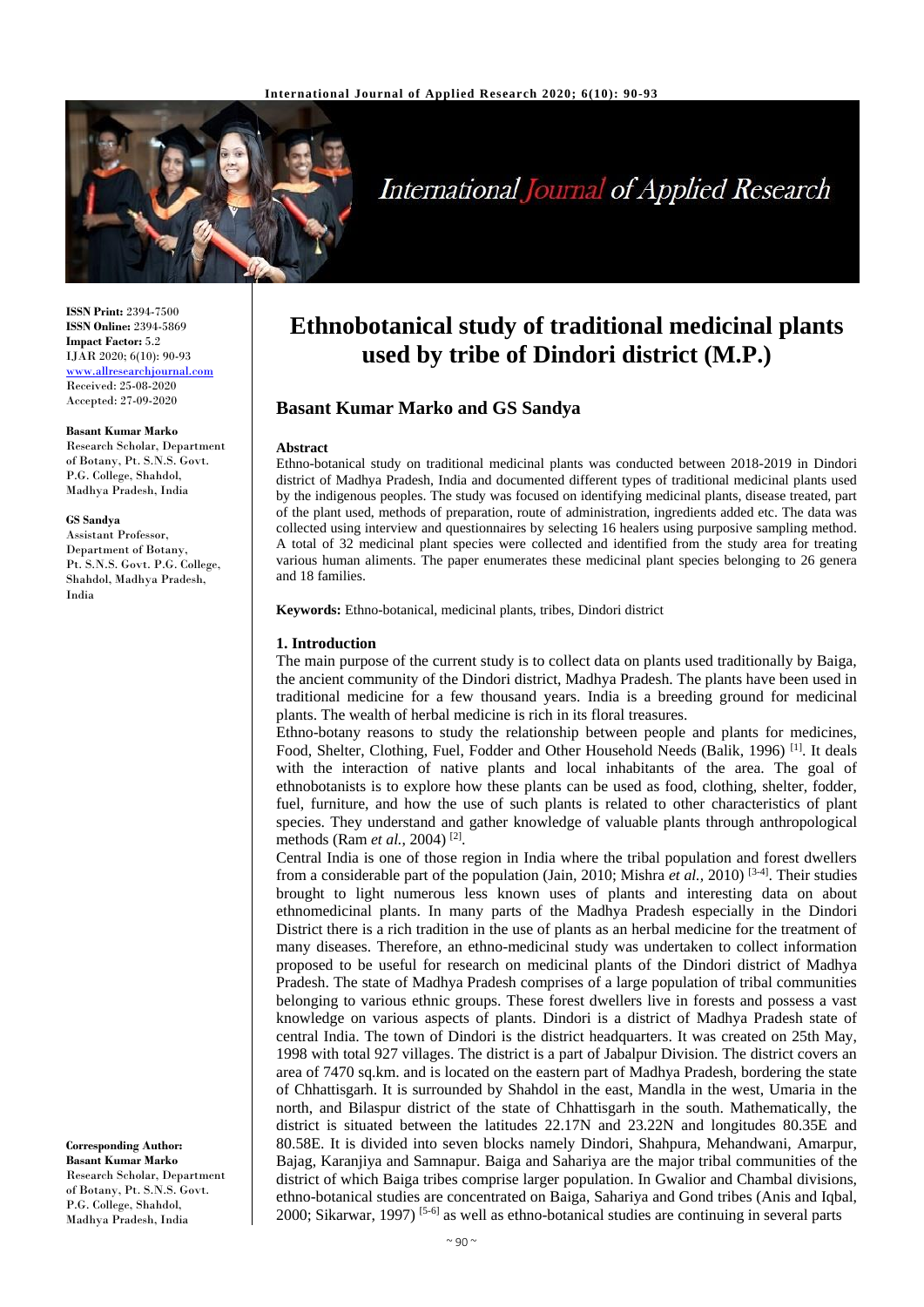of the state (Bhalla *et al.,* 1996; Srivastav *et al.,* 1999) [7-8] . This paper is useful to understand the basis of the various actions and attitudes of tile folk in their daily chores and behavior as also their concepts of various natural phenomena and natural resources.

# **2. Material and Method**

An ethno-botanical survey was conducted in various tribal resistance areas in Dindori district between 2018-2019. Extensive field trips were conducted to collect plant species and data. The method followed for data collection is the uses of herbs in the treatment of various diseases.

Ethno-botanical information was collected by the standard method of (Jain and Rao, 1977)  $[9]$ . A questionnaire was prepared to collect data for this purpose, identifying plant specimens collected using the standard literature of flora and others (Verma *et al*., 1993; Singh *et al*., 2001; Mudgal *et al*., 1997; Jain and Rao, 1991)  $[10-13]$ . Information on the use of plants other than Purpose medicine is also given. Information was calculated on diseases collected from the tribes, the plant part used, the formulation as well as the dosage and duration.

# **3. Results and Discussion**

All plant species in the enumeration were established by their family, local name, components used, and various uses for the treatment of illness and disease (Table 1). A total of 32 plant species belonging to 26 genera and 18 families have been reported for various therapeutic uses. Ethnomedicinal uses have been reported on ethnic plants of the Baiga tribe in the district. Fabaceae is the dominant family with 8 species followed by Combretaceae with four species, Caesalpiniaceae, Lythraceae, Moraceae, Rhamnaceae each with two species and others Annonaceae, Apiaceae, Apocynaceae, Bombacaceae, Euphorbiaceae, Meliaceae, Myrtaceae, Papaveraceae, Poaceae, Rutaceae, Sapotaceae and Verbenaceae with one species each.

With a rich topography and climatic diversity, India has a very rich and diverse flora and fauna. Biodiversity forms the foundation on which the most important wealth of our planet and human civilization is built. All socio-cultural, economic and other activities of mankind are directly or indirectly related to various environmental resources. Ethnobotanical studies have been conducted in various parts of the world viz. Africa (Houessou *et al.,* 2012) [14], Canada (Uprety *et al.,* 2012) [15], Malaysia (Ong *et al.,* 2012) [16] , Nepal (Singh *et al.*, 2012)<sup>[17]</sup>.

Although considerable research work is being done in India (Alagesaboopathi, 2013; Murthy 2012; Kumar *et al.,* 2010)  $[18-20]$  a lot of important information and indigenous knowledge base have already been lost as knowledge hold with older generation could not be transmitted to younger generations and remains unrecorded. Although the literature is replete with general references to ethno-botany for the country as a whole, efforts to document specific details of this knowledge have been still limited and several workers are being made their efforts on this direction.

A review of literature reveals that though much work has been done on ethnomedicinal plants in India (Samar *et al.,*  2012; Jain and Vairale 2007; Jain *et al.,* 2006) [21-23] still there are some interior areas which need to be surveyed intensively like Dindori district for searching new traditional medicines.

Based on the initial surveillance survey and group discussion, it was found that information on the use of the plant was largely limited to the elderly. The younger generation is unaware of the vast medicinal drug resources available in their surroundings and is more inclined towards traditional .drugs. Tribal practitioners were also found to be reluctant to reveal their knowledge. The indigenous knowledge system of herbal practice is still very rich and available in the tribal community of Dindori district in Madhya Pradesh. It is therefore necessary to document the traditional knowledge of useful plants and their therapeutic uses before they are permanently lost from society.

| S.<br>No. | <b>Botanical name and</b><br>Family | <b>Famfily</b>     | Herbarium<br>number             | <b>Local name</b>  | <b>Part Used</b>           | <b>Disease</b>                                                                                                                                                        |
|-----------|-------------------------------------|--------------------|---------------------------------|--------------------|----------------------------|-----------------------------------------------------------------------------------------------------------------------------------------------------------------------|
| 01        | Acacia nilotica Linn.               | Fabaceae           | <b>DINDORI BKM09</b>            | <b>Babool</b>      | Stem, Bark                 | Tooth Problem, Skin Diseases                                                                                                                                          |
|           | 02 Acacia catechu (L.f.) Willd.     | Fabaceae           | <b>DINDORI BKM04</b>            | Khair              | <b>Bark</b>                | Skin disease especially eczema                                                                                                                                        |
| 03        | Acacia leucophloea Willd.           | Fabaceae           | <b>DINDORI BKM01</b>            | Reunja             | <b>Bark</b>                | diarrhea                                                                                                                                                              |
| 04        | Aegle marmelos Linn.                | Rutaceae           | DINDORI BKM05                   | Bilpatra           | Roots, Leaves<br>and Fruit | Digestive problem                                                                                                                                                     |
| 05        | Albizzia lebbek (Linn.)<br>Benth    | Fabaceae           | <b>DINDORI</b><br><b>BKM003</b> | Kala Siris         | <b>Whole Plant</b>         | Asthma, reduces enlargement of cervical gland, cough<br>and colds, ulcer, snake-bite wounds and in leucoderma.                                                        |
| 06        | Annona squamosa Linn.               | Annonaceae         | <b>DINDORI BKM08</b>            | Sitaphal           | <b>Bark</b>                | Wound Healing, Diabetes.                                                                                                                                              |
| 07        | Anogeissus latifolia Wall.          | Combretaceae       | <b>DINDORI BKM11</b>            | Sharifa            | Root, Leaves<br>and Fruit  | Antiseptic, used in wound healing, Treatment of tumor<br>and cancer.<br>Rheumatism and burning sensation.                                                             |
| 08        | Argemone mexicana L.                | Papaveraceae       | DINDORI BKM16 Satyanashi        |                    | Root, Latex                | Gout, Dysentery, Liquid film in the eye                                                                                                                               |
|           | 09 Azadizachata indica A. Juss.     | Meliaceae          | <b>DINDORI BKM12</b>            | Neem               | <b>Whole Plant</b>         | Insecticidal, liver tonic and urinary astringent, leprosy,<br>skin diseases, leucoderma, dyspepsia, ulcers,<br>tuberculosis, eczema, malarial and intermittent fever. |
| 10        | Bombax ceiba L.                     | <b>Bombacaceae</b> | DINDORI BKM18                   | Semal              | Root                       | Used for surgical dressing in the case of wounds and to<br>increase sexual vigor                                                                                      |
| 11        | Buchanania lanzan Spreng.           | Fabaceae           | <b>DINDORI BKM17</b>            | Achar.<br>Chironji | <b>Bark and Seeds</b>      | Used in cut and wounds, skin diseases, snake bite and<br>Rheumatism.                                                                                                  |
| 12        | Butea monosperma Lamk.              | Fabaceae           | DINDORI BKM22 Dhak, Palas       |                    | Flower and<br>Seeds        | Scorpion bite.<br>The flowers are the source of a dye.                                                                                                                |
| 13        | Carissa spinarum L.                 | Apocynaceae        | <b>DINDORI BKM29</b>            | Karaunda           | <b>Fruits and Roots</b>    | fever<br>Rheumatic<br>and wound<br>pain,<br>healing.                                                                                                                  |
| 14        | Cassia fistula Linn.                |                    | Caesalpinaceae DINDORI BKM25    | Amaltas            | Leaves, Stem<br>and Roots  | Leprosy, diseases of heart and is applied externally in<br>rheumatism and snake bite.                                                                                 |

**Table 1:** List of plant species used by the Tribes of Dindori district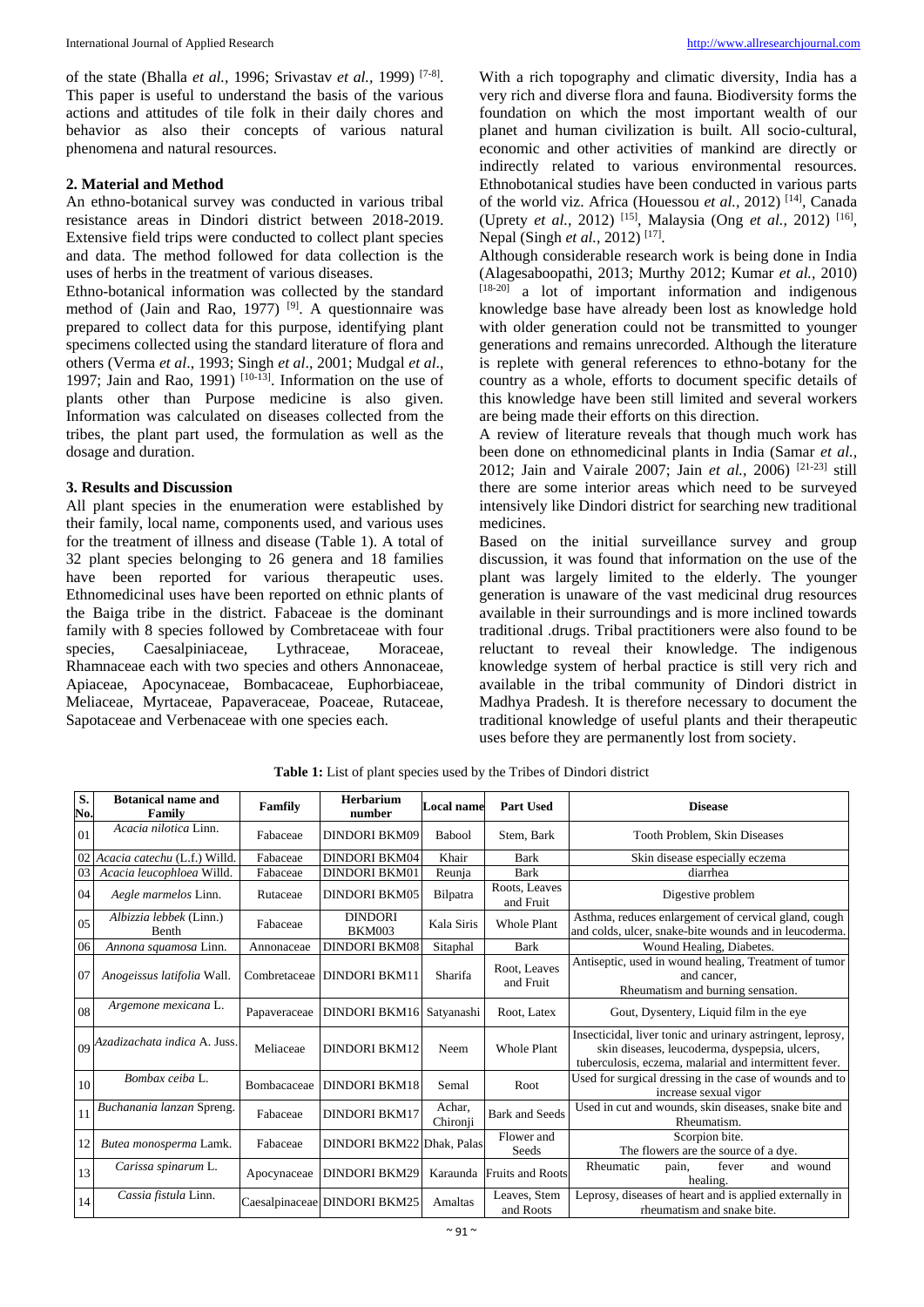| 15 | Centella asiatica L.<br>$_{Urb.}$            | Apiaceae      | <b>DINDORI BKM24</b>          | <b>Brahami</b>   | Leaf                            | To increase memory                                                                                                                                                                     |
|----|----------------------------------------------|---------------|-------------------------------|------------------|---------------------------------|----------------------------------------------------------------------------------------------------------------------------------------------------------------------------------------|
|    | 16 Cynodon dactylon (L.) Pers.               | Poaceae       | <b>DINDORI BKM28</b>          | Dub              | Leaves                          | <b>Arthritis</b>                                                                                                                                                                       |
| 17 | Dalbergia sissooRoxb.                        | Fabaceae      | <b>DINDORI BKM20</b>          | Sheesham         | Leaves, Bark<br>and Roots       | Eye diseases and gonorrhea, scabies, leprosy, diarrhea<br>and dysentery.                                                                                                               |
| 18 | Euphorbia hirta L.                           | Euphorbiaceae | DINDORI BKM26 Dudh Ghas       |                  | Leaves                          | <b>Arthitis</b>                                                                                                                                                                        |
| 19 | Ficus benghalensis L.                        | Moraceae      | <b>DINDORI BKM31</b>          | Bargad           | <b>Whole Plant</b>              | Diabetes, gout, diarrhoea, leucorrhoea, dysentery, sores,<br>ulcers, rheumatism, lumbago, pains, cracked and<br>inflamed soles and toothache.                                          |
| 20 | Ficus religiosa Linn.                        | Moraceae      | <b>DINDORI BKM34</b>          | Pipal            | <b>Whole Plant</b>              | Gonorrhoea, scabies and snake bite. Its juice relieves<br>toothache and strengthens the gums. Powder of seeds<br>taken for three days during menses sterilizes women for<br>long time. |
| 21 | Lagerstroemia parviflora<br>Roxb.            | Lythraceae    | DINDORI BKM32 Siddha, Seja    |                  | Stem, Bark                      | Leucorrhoea                                                                                                                                                                            |
| 22 | Madhuca longifolia var.<br>latifolia (Roxb.) | Sapotaceae    | <b>DINDORI BKM39</b>          | Mahua            | Fruit                           | Gout and rheumatism.                                                                                                                                                                   |
|    | 23 Syzygium cumini (L.) Skeels.              | Myrtaceae     | <b>DINDORI BKM33</b>          | Jamun            | Seeds                           | <b>Diabetes</b>                                                                                                                                                                        |
| 24 | Tamarindus indica Linn.                      |               | Caesalpiniaceae DINDORI BKM37 | Imli             | Leaves, Bark<br>and Fruits      | Destroying worms in children and for jaundice.<br>Gastropathy, bilious vomiting.                                                                                                       |
| 25 | Tectona grandis Linn. f.                     | Fabaceae      | <b>DINDORI BKM35</b>          | Sagun            | Bark, flowers,<br>seeds and oil | Headache, toothache, and to subdue inflammation and<br>irritation of skin.                                                                                                             |
| 26 | Terminalia arjuna Roxb.<br>Wight & Arn.      | Combretaceae  | <b>DINDORI BKM36</b>          | Arjuna           | Bark, Leaves                    | Hypertension, pimples and other minor skin eruptions,<br>cardio tonic, rickets in children, Skin diseases.                                                                             |
| 27 | Terminalia bellerica Roxb.                   | Combretaceae  | <b>DINDORI BKM40</b>          | Baherha          | Fruits                          | Bark, Seeds and Wound healing and sore throat, diarrhea and dysentery,<br>gonorrhoea, piles and in chronic constipation.                                                               |
| 28 | Terminalia chebula Retz.                     | Combretaceae  | <b>DINDORI BKM46</b>          | Harra            | Fruits                          | Astringent, digestive, laxative, cardio tonic, aphrodisiac<br>and febrifuge.                                                                                                           |
| 29 | Vitex negundo L.                             | Verbenaceae   | <b>DINDORI BKM42</b>          | Nirgudi          | Leaves                          | Rheumatism                                                                                                                                                                             |
| 30 | Woodfordia fruticosa (L.)<br>Kurz            | Lytharaceae   | <b>DINDORI BKM48</b>          | Dhawai           | Leaves                          | Arthritis                                                                                                                                                                              |
| 31 | Zizyphus mauritiana Lamk.                    | Rhamnaceae    | <b>DINDORI BKM41</b>          | Ber, Beri        | Fruits                          | Cold and Cough.                                                                                                                                                                        |
| 32 | Zizyphus xylopyrus (Retz.)<br>Willd.         | Rhamnaceae    | <b>DINDORI BKM02</b>          | Ghont,<br>Ghuter | Fruits, Leaves                  | Skin eruptions and dye is used in tanning of lather.                                                                                                                                   |

# **4. Acknowledgement**

The authors are thankful to the authority of research centre and forest department of Dindori district, for giving permission to carry out this work.

#### **5. References**

- 1. Balick MJ. Transforming ethnobotany for the new millennium. Ann. Mo Bot Gard. 1996; 83:58-66.
- 2. Ram J, Kumar A, Bhatt J. Plant diversity in six forest types of Uttaranchal, Central Himalaya, India. Curr. Sci. 2004; 86(7):975-978.
- 3. Jain AK, Vairale MG, Singh R. Folklore claims on some medicinal plants used by Bheel tribe of Guna district Madhya Pradesh. Indian J Trad. Knowl. 2010; 9(1):105-107.
- 4. Mishra S, Sharma S, Vasudevan P, Bhatt RK, Pandey S, Singh M *et al*. Livestock feeding and traditional healthcare practices in Bundelkhand region of Central India. Indian J Trad. Knowl. 2010; 9(2):333-337.
- 5. Anis M, Sharma MP, Iqbal M. Herbal ethnomedicine of the Gwalior forest division in Madhya Pradesh, India. Pharmaceut. Biol. 2000; 38(4):241-253.
- 6. Sikarwar RLS. Ethno-botany of Sahariya tribe, Madhya Pradesh, India. Appl. Bot. Abstr., 1997; 17(2):129-140.
- 7. Bhalla S, Patel JR, Bhalla NP. Ethnobotanical observation in some Asteraceae of Bundelkhand region, Madhya Pradesh. J. Econ. Taxon. Bot., (Adl Sr), 1996; 12:175-178.
- 8. Srivastava JL, Jain S, Duvey A. Ethno-medicine for Anti-fertility used by the tribals in Bastar district of Madhya Pradesh. J Econ. Taxon. Bot. 1999; 23(2):297- 300.
- 9. Jain SK, Rao RR. Dictionary of Indian folk medicine and ethnobotany, Deep publication, New Delhi. 1977; 1:311.
- 10. Varma DM, Balakrishnan NP, Dixit RP. Flora of Madhya Pradesh, BSI Publication, Calcutta, India, 1993, 1.
- 11. Singh NP, Khanna KK, Mudgal V, Dixit RD. Flora of Madhya Pradesh, BSI Publication, Calcutta, India, 2001, 3.
- 12. Mudgal V, Khanna KK, Hajara PK. Flora of Madhya Pradesh, BSI Publication, Calcutta, India, 1997, 2.
- 13. Jain SK, Rao RR. A handbook of field and herbarium methods, Today and Tomorrow publishers, New Delhi, 1991.
- 14. Houessou LG, Lougbegnon TO, Gbesso FGH, Anagonou LES, Sinsin B. Ethno-botanical study of the African star apple (*Chrysophyllum albidum* G. Don) in the Southern Benin (West Africa). J Ethnobiol. Ethnomed. 2012; 8:40.
- 15. Uprety Y, Asselin H, Dhakal A, Julien N. Traditional use of medicinal plants in the boreal forest of Canada: review and perspectives. J. Ethnobiol. Ethnomed., 2012; 8:7.
- 16. Ong HC, Norliah A, Sorayya M. Traditional knowledge and usage of edible plants among the Temuan villagers in Kampung Tering, Kaula Pilah, Negeri Sembilan, Malaysia. Indian J Trad. Knowl. 2012; 11(1):161-165.
- 17. Singh AG, Kumar A, Tewari DD. An ethno-botanical survey of medicinal plants used in Terai forest of western Nepal. J Ethno-biol. Ethno-med. 2012; 8:19.
- 18. Alagesaboopathi C. Ethnomedicinal plants used for the treatment of snake bites by Malayalitribal<sup>5</sup>s and rural people in salem districts, Tamilnadu, India. Int. J Biosci. 2013; 3(2):42-53.